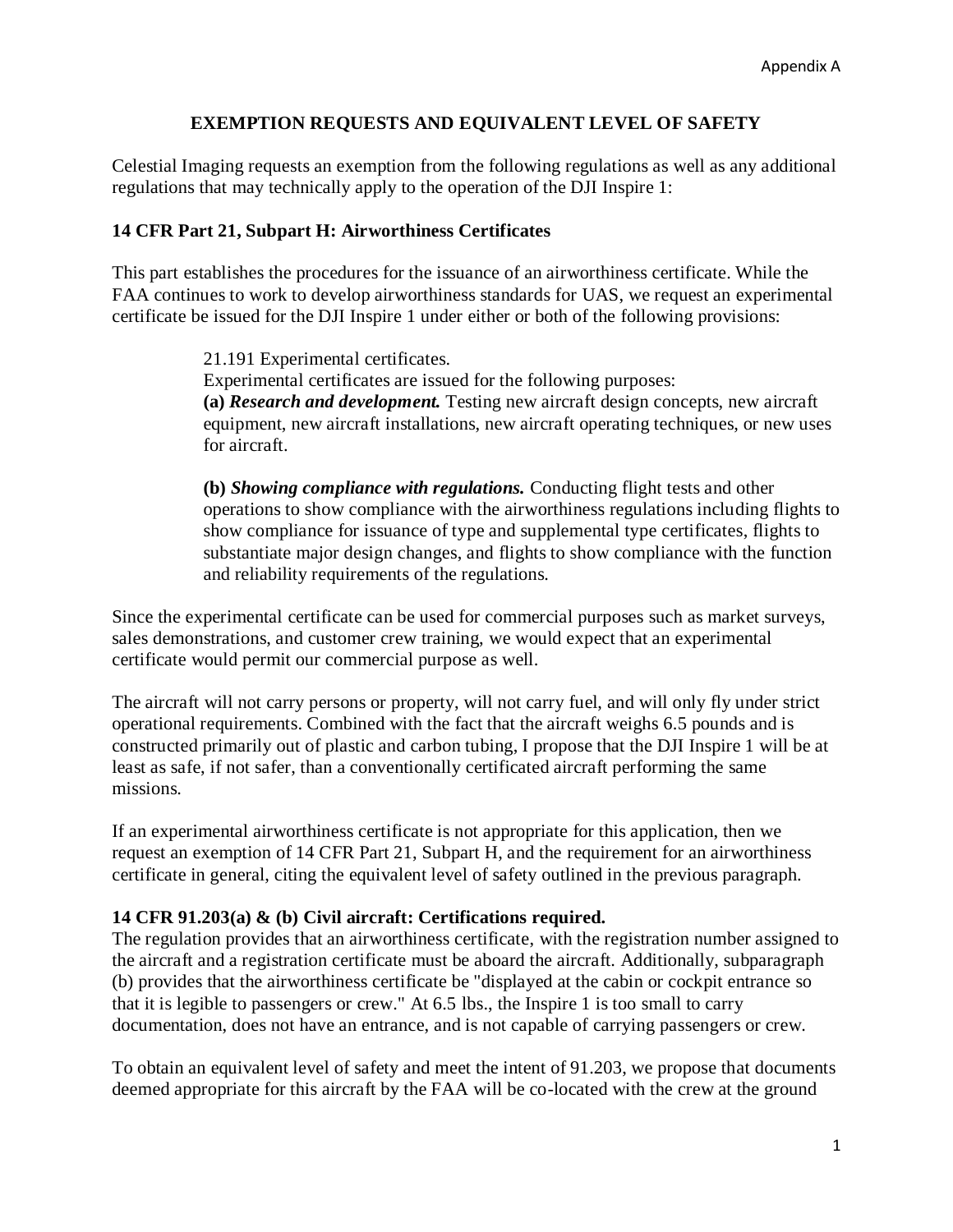control station and available for inspection upon request. In order to identify the aircraft, we propose that the information found on airworthiness and registration certificates be permanently affixed to the aircraft via placard:

> Manufacturer: DJI Model: Inspire 1 Serial Number: 14-XXXX Registered to: Celestial Imaging LLC 8111 Main Street Any town, ID 12345 If found please contact: (800)-555-1234.

## **14 CFR 45.23 Display of marks; general and 45.29 Size of marks.**

These regulations provide that each aircraft must display "N" and the aircraft's registration number in letters at least 3 inches high. Additionally, the aircraft must display the word "EXPERIMENTAL" in letters at least 2 inches high near the entrance to the cabin, cockpit, or pilot station. The Inspire 1 does not have an entrance in which the word "EXPERIMENTAL" can be placed, and may not have a registration number assigned to it by the FAA.

We propose to achieve an equivalent level of safety by including the word "EXPERIMENTAL" on the top of the aircraft, where the PIC, VO and others in the vicinity of the aircraft while it is preparing for launch will be able to see the designation. Additionally, we feel that the permanent placard discussed in the previous paragraph will provide the aircraft's registration information should it be found on the ground. Finally, we will display at the ground station a high contrast flag or banner that contains the words "Unmanned Aircraft Ground Station" in letters 3 inches high or greater. Since the aircraft will operate within 1/2 NM of the ground station, the banner should be visible to anyone that observes the aircraft and chooses to investigate its point of origin.

#### **14 CFR 91.9 Civil aircraft flight manual, marking, and placard requirements.**

This regulation provides that no person may operate an aircraft unless a current, approved flight manual is in the aircraft. We assume that the intent of this requirement is to ensure that flight manual information is available to the aircrew while operating the aircraft. We request an exemption to this requirement since the aircraft is not only too small to carry documentation; the documentation would not be available to the crew.

To obtain an equivalent level of safety and meet the intent of 91.9, we propose that a current, approved Airplane Flight Manual (appendix E) must be available to the crew at the ground station anytime the aircraft is in, or preparing for, flight.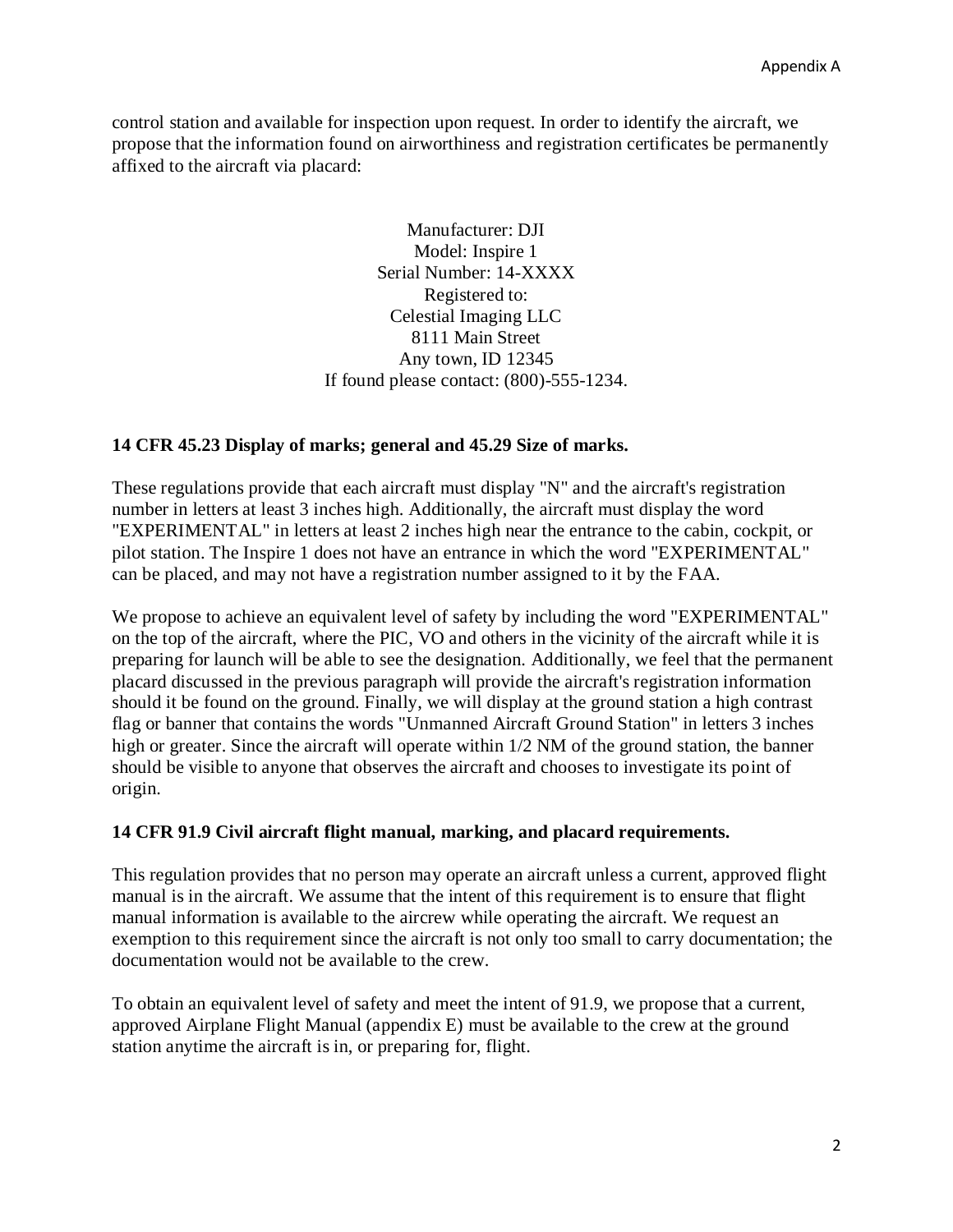## **14 CFR 61.113 Private pilot privileges and limitations: Pilot in Command and 61.133 Commercial pilot privileges and limitations.**

The regulation provides that no person that holds a private pilot certificate may act as pilot in command of an aircraft for compensation or hire. Subparagraph (b) allows a private pilot to act as pilot in command of an aircraft in connection with any business or employment if: (1) The flight is only incidental to that business or employment; and (2) The aircraft does not carry passengers or property for compensation or hire.

## **14 CFR 91.119 Minimum safe altitudes: General.**

The regulation provides that over sparsely populated areas the aircraft cannot be operated closer than 500 feet to any person, vessel, vehicle, or structure. Since the aircraft will be operating at a maximum of 400 feet AGL, we cannot comply with this requirement.

To provide an equivalent level of safety we will only fly over property where we have received the permission of the land owner. The land owner will be briefed of the expected route of flight and the associated risks to persons and property on the ground. We maintain that due to the small size of the Inspire 1, the hazard to persons, vessels, vehicles, and structures is not comparable to manned aircraft and should be considered in granting the exemption. (See appendix C section 6.4.1 Consideration about risks related to ground impacts)

The aircraft will not be operated over congested areas nor over any open air assembly of persons. The aircraft will be operated at an altitude allowing, if a power unit fails, an emergency landing without undue hazard to persons or property on the surface.

## **14 CFR 91.121 Altimeter settings.**

The regulation provides that aircraft shall maintain cruising altitudes by reference to an altimeter setting available within 100 nautical miles of the aircraft. The aircraft will fly below 400 feet AGL and will not need to maintain hemispherical cruising altitudes in order to de-conflict with other aircraft. As such, an appropriate altimeter measurement presented to the pilot should be Above Ground Level and should be based on the barometric pressure at the point of launch. To provide an equivalent level of safety, the UAS's AGL altimeter will be set to zero on the ground prior to every flight. Since the aircraft will fly no more than 30 minutes, even rapid changes in barometric pressure will have limited effect on the safety of the flight.

# **14 CFR Subpart E (91.401 - 91.417) - Maintenance, Preventive Maintenance, and Alterations**

The regulation provides that the operator is primarily responsible for maintaining the aircraft in an airworthy condition, including compliance with part 39 and 43. Paragraphs 91.407 and 91.409 require that the aircraft be "approved for return to service by a person authorized under 43.7" after maintenance and inspection. It is our intention that the PIC perform maintenance and inspection of the aircraft and "be authorized to approve the aircraft for return to service."